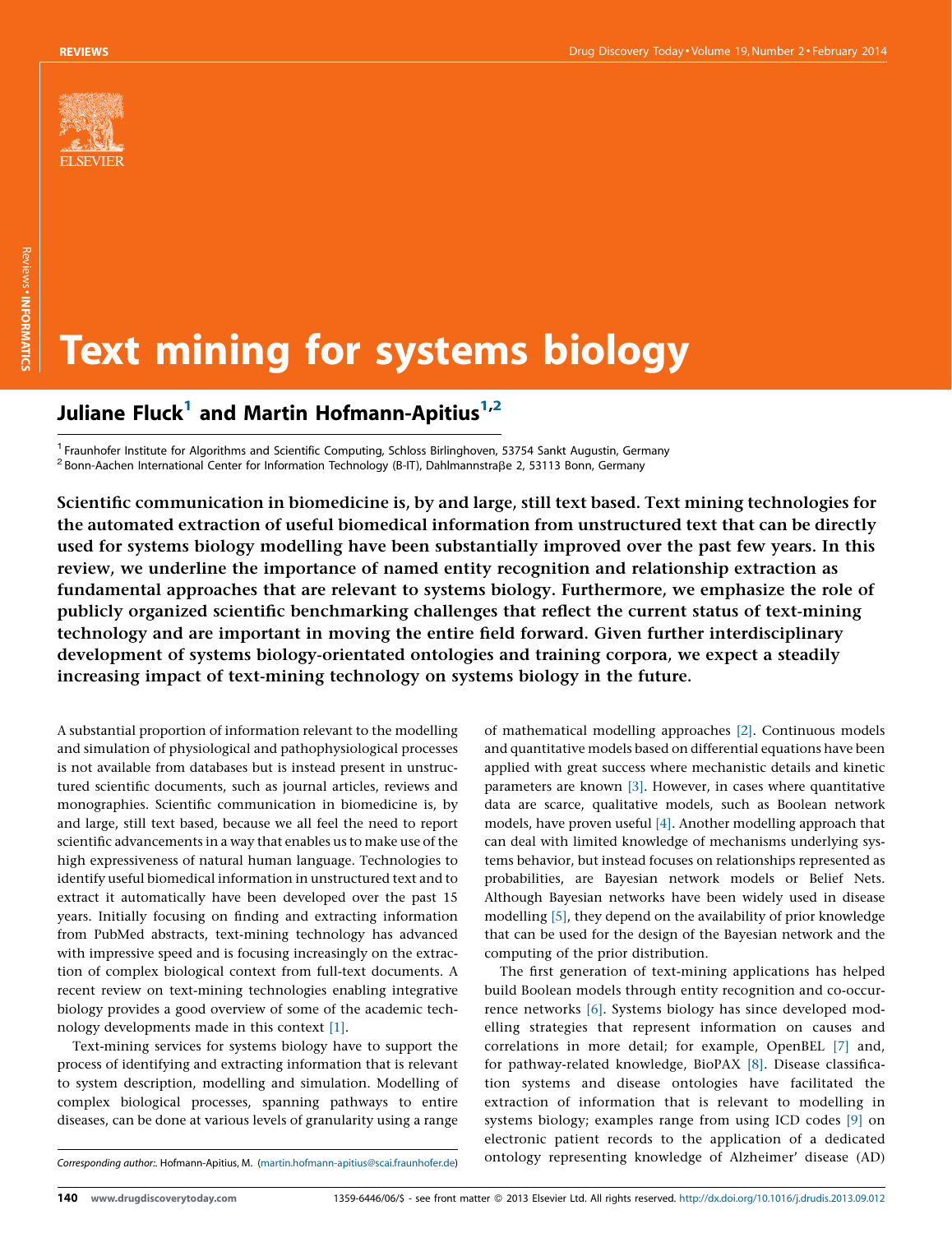for comorbidity analysis [\[10\]](#page-4-0). Dedicated terminologies support the identification of biomarker candidates from the scientific literature [\[11\]](#page-4-0), and the systematic analysis of scientific text using automated methods has led to the identification of putative biomarker candidates for AD [\[12\].](#page-4-0) Systems biology modelling is not only supported by the extraction of factual knowledge: in a dedicated literature-mining approach aimed at identifying scientific speculation and hypotheses, Malhotra et al. [\[13\]](#page-4-0) were able to generate integrative models of biological processes that have been speculated to be causally involved in the generation of AD. Thus, such models represent the 'gray zone' of knowledge and are useful for the generation of new, testable hypotheses based on integrative models.

We foresee a need for more advanced text-mining methodologies that support the automated extraction of quantitative data from unstructured information sources. In this article, we briefly review the current state of automated named entity and relation extraction from scientific text, and shed light on the types of information needed for the above-mentioned modelling approaches in systems biology.

# Overview of current state-of-the-art of named entity and relation extraction approaches

Biomedical systems can be represented as networks of triples, where entities are connected by relations. For the automated extraction of any kind of such triple, all entities connected through the relation have to be recognized by named entity recognition (NER) methods. The entity classes that are relevant for molecular systems biology models include genes, proteins, miRNAs, and chemical compounds. Additional relevant named entities for systems biology models are states such as phosphorylation or mutations; quantitative values (e.g.  $K_d$  values or concentration) provide useful information for the parameterization of models. Other entity classes that are essential for describing a biomedical system include descriptors of the experimental system, such as anatomical context (cell types or tissues), or phenotype information (e.g. clinical readouts).

#### Named entity recognition systems

For most of the molecular entities and clinical readouts, NER systems have already been developed. The usability of these systems depends on several issues: the recognition performance, the availability of the tool either as an open source or a commercial version, and the user-friendliness and support. In the text-mining community, several crucial assessments have been established over the past few years, providing a common platform for the comparison and exchange of methods and the standardization of input and output formats. For the recognition of gene and protein names, the BioCreative ([http://www.biocreative.org\)](http://www.biocreative.org/) assessments focused on gene mention recognition and on normalization. The term 'normalization' describes the mapping of entities in text to reference entries in external resources, such as EntrezGene for gene names or UniProt for proteins. Normalization is essential for the automated extraction of systems biology networks from text. State-of-the-art recognition of gene and protein names has reached F measures of approximately 0.87 for gene mention recognition [\[14\]](#page-4-0) and 0.81 for the recognition and normalization of human genes and proteins [\[15\]](#page-4-0). Database curators already use automated protein recognition in text and, in particular, the normalization of gene names to their corresponding sequence database entries, to save time in the manual extraction process from literature [\[16\].](#page-4-0)

As another important class of entities for systems biology, chemical names are even more challenging. They span from single elements or ions, such as  $Ca^{2+}$  or  $Mg^{2+}$ , via the plethora of metabolites to chemical compounds and drugs. Owing to the specific challenges associated with the recognition of chemical entities in text, the best performance published for the recognition of chemical names in text reached an F score of 0.68 [\[17\].](#page-4-0) This is still far from a 'very good performance' and the research community is aware of this: the NER task in BioCreative IV in 2013 [\(http://](http://www.biocreative.org/tasks/biocreative-iv/chemdner/) [www.biocreative.org/tasks/biocreative-iv/chemdner/](http://www.biocreative.org/tasks/biocreative-iv/chemdner/)) focused on the recognition of chemical compounds. However, the introduction of such community-wide assessment does lead to an overall improvement in the published results. The provision of published training data and separate test data leads to a reliable, open and transparent comparison of different approaches and to an uptake and evolution of the most successful methods.

#### Quantitative modelling

For quantitative modelling purposes (e.g. of pharmacokinetics), numerical values such as KD values or  $IC_{50}$  values need to be identified and extracted. The database BRENDA (BRaunschweig ENzyme Database; [http://www.brenda-enzymes.org\)](http://www.brenda-enzymes.org/), which is a main information system of functional biochemical and molecular enzyme data, provides such literature data in one of its supplement databases, KENDA (Kinetic ENzyme Data). KENDA is a fully automatically generated resource based on extracting via text mining kinetic values and expressions (KM,  $K_i$ ,  $K_{\text{cat}}$ ,  $V_{\text{max}}$ , etc.), combined with the organism and enzyme name from more than 2.2 million PubMed abstracts [\[18\]](#page-4-0).

In a recent paper, Wu et al. [\[19\]](#page-4-0) demonstrated the value of a combination of a pharmacokinetics ontology, a well-annotated reference corpus, and a text-mining system that recognizes most types of information relevant to pharmacokinetics modelling. We expect to see more publications similar to this in the future: with a knowledge representation covering the major concepts in a scientific area of interest, an expert-annotated text corpus, and a textmining system that builds on the controlled vocabulary that comes with the ontology.

### Relation extraction

The recognition of entities is a prerequisite for the application of text mining in support of systems biology. Numerous methods have been published over the past decade, but we focus here mainly on those where the comparability of methods is given through an evaluation of the methods in the course of a public benchmarking competition.

For protein–protein interactions, five different corpora have been published over the past few years with slightly different focus in the annotation. Wang et al. [\[20\]](#page-4-0) unified those corpora and, by doing, provided a common basis for the training and testing of new methods. Based on the aforementioned corpora, several machine-learning methods have been published that enable a simple classification on whether there is an interaction between two proteins in a sentence. Depending on the corpus used for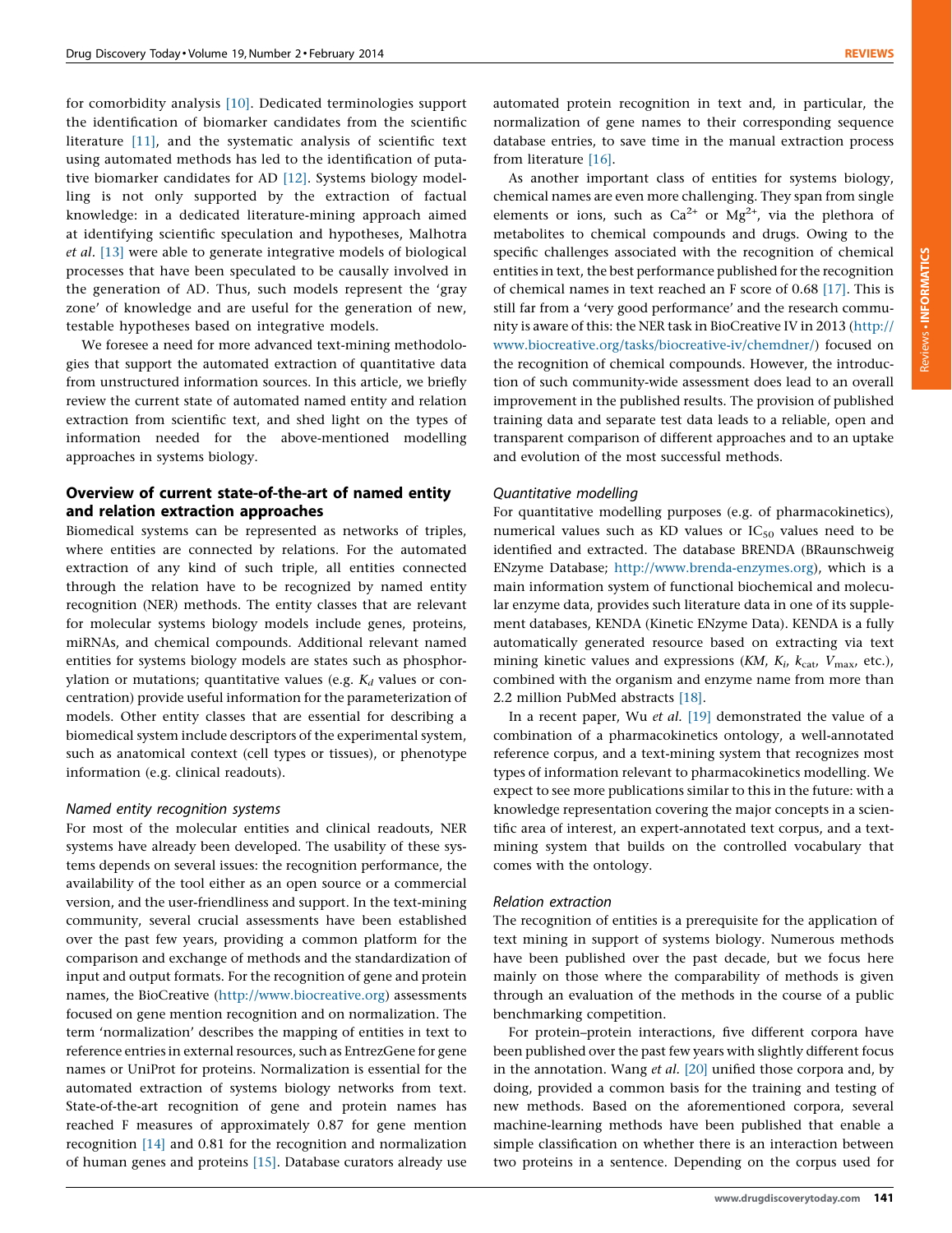<span id="page-2-0"></span>

#### FIGURE 1

Reviews -

INFORMATICS

Example annotation for the GE task 2013. The BioLNP shared tasks provide training corpora for different relation extraction tasks. The depiction taken from [http://](http://2013.bionlp-st.org/tasks) [2013.bionlp-st.org/tasks](http://2013.bionlp-st.org/tasks) <http://pubannotation.dbcls.jp/annsets/bionlp-st-ge-2013-training/pmcdocs/2626671/divs/0/annotations.json>) shows the complexity of such annotations. All gene and gene products mentions are colored in blue, other unspecified entities in gray, trigger words for simple events are light green and the trigger word for the regulation is dark green. Relations are shown as arrows. Four simple events for expression (Eomes, IFN-gamma and granzyme B expression) and four regulation events from Runx3 to those expression events are annotated in this example.

training, higher precision of resulting relations or higher recall of all existing relations can be triggered.

These methods can be used for the automated construction of protein–protein networks or as an entry point for database curators. For integrative models representing causes and effects, controllers and effectors, detailed information on the type of relation between two entities, and the direction of the relation is required.

#### The BioNLP shared tasks

The relations described above can be extracted with approaches based on the BioNLP shared task data. The BioNLP shared task started in 2009 and takes place for the third time during 2013. It builds on the GENIA corpus, adding fine-grained information for relation extraction closer to the needs of systems biology. The BioNLP shared task provides well-annotated training and test data for event and relation extraction, and it attracted over 30 participating teams in 2011. Detailed information about the different tasks and the results for the 2011 shared task can be found at <https://sites.google.com/site/bionlpst/> and the special issue of BMC Bioinformatics [\[21\]](#page-4-0). The BioNLP task addresses regulation relations as well as protein-modification events. An example annotation based on simple events such as 'Eomes expression' and regulation events such as 'Runx3 regulates Eomes expression'

is shown in Fig. 1. In the 2013 shared task, a pathway curation challenge has been included that specifically addressed chemical compound relations ([http://2013.bionlp-st.org/tasks/pathway](http://2013.bionlp-st.org/tasks/pathway-curation)[curation](http://2013.bionlp-st.org/tasks/pathway-curation)).

#### How far are the systems able to deliver?

Although an overall improvement in relation extraction systems can be observed over the past few years, the systems are not yet ready to deliver networks of causal relations in a fully automated way. The extraction accuracy for full text, at least for NER, but probably also for relationships, seems more challenging: the performance of protein mention detection has been reported to drop substantially in full text [\[22\]](#page-4-0). Another important issue is the availability and format of the full-text resources. Owing to copyright and terms of use imposed by the publishing industry, most full-text articles must not be parsed automatically; thus, automatic text analytics is substantially impaired by current copyright regulations. Furthermore, most of the full-text literature is only available as PDF and not as computer-readable, structured text or XML. This leads to more errors through the necessary preprocessing of documents, which sometimes requires OCR back-translation of documents. Document preprocessing and PDF representation of scientific knowledge are challenges that have

#### TABLE 1

| Examples of experimental settings to prove certain relations <sup>a</sup> .                                                   |                                                                                       |
|-------------------------------------------------------------------------------------------------------------------------------|---------------------------------------------------------------------------------------|
| <b>Experimental variation</b>                                                                                                 | <b>Example sentences</b>                                                              |
| Different expression in wild-type versus mutant or know out,<br>in or down organisms                                          | In wasted mutant tissues, even though eEF1A-2/S1 protein is absent                    |
| Engineered fusion vectors to enable easy measurement<br>of expression (e.g. CAT, luciferase activity) in<br>transfected cells | HA+AFX induced a pronounced increase in CAT activity                                  |
| Engineered fusion vectors to enable constitutively<br>expressed variants of proteins                                          | gagPKB increased the cell surface density of GLUT4myc                                 |
| Engineered fusion vectors to enable mutated inactive<br>variants of proteins                                                  | AAA-PKB almost entirely blocked the insulin-dependent increase in<br>surface GLUT4myc |

<sup>a</sup>Experimental evidence is crucial for the reliability of extracted relations from literature but are not easy to extract and interpret using automatic systems. Problems for named entity recognition are the name variations or missing names in the sentences. For the relations, the correct relation partner is missing when authors state a changed expression in mutated tissue or of CAT activity. Correct interpretation of relations for engineered proteins is an additional problem for automatic systems.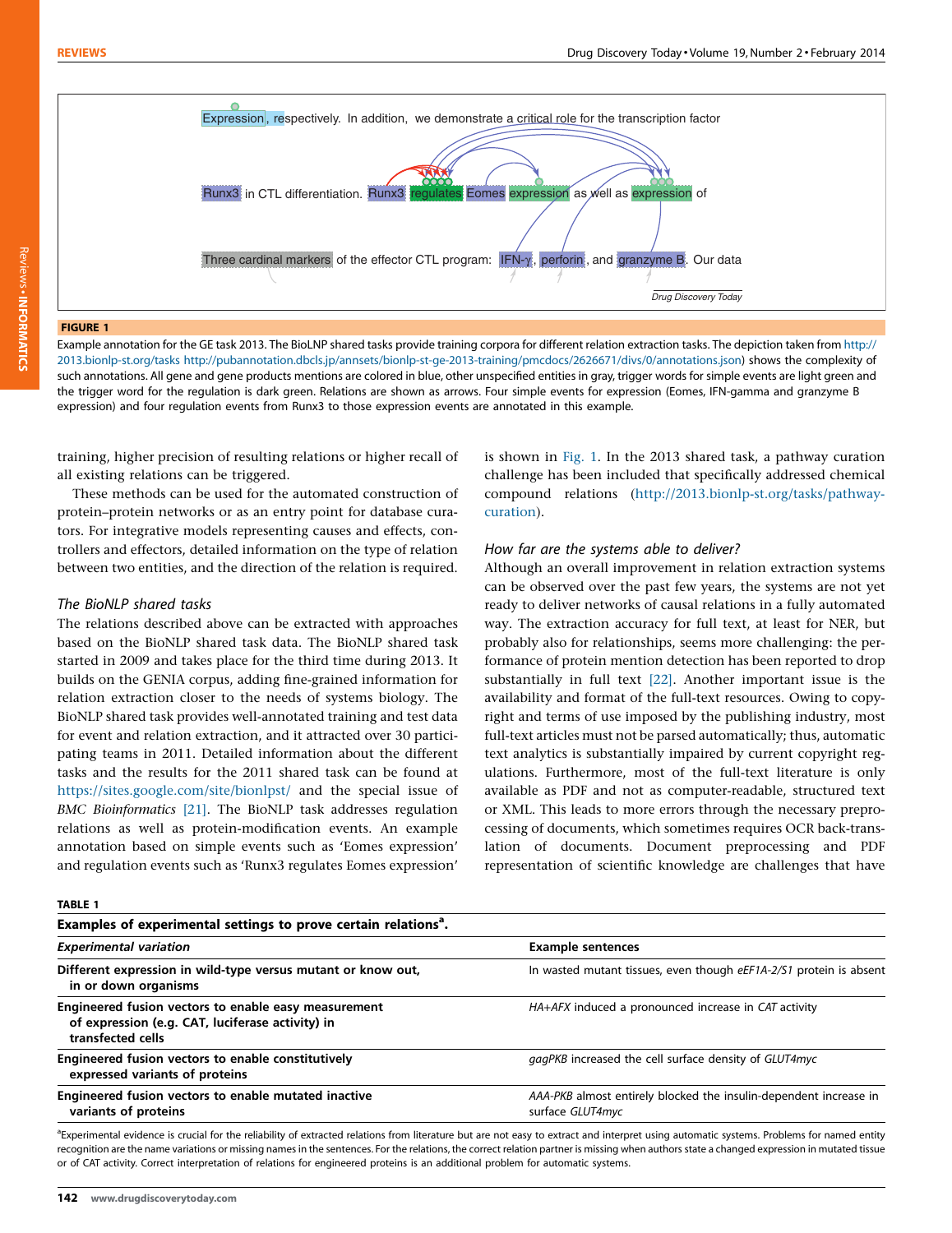<span id="page-3-0"></span>An important aspect of text mining supporting systems biology concerns the experimental proof for the observed relation. Experimental evidence is usually crucially assessed by human curators; for example, in the IntAct data set covering protein interaction information, the interaction detection method is recorded routinely [\(http://www.ebi.ac.uk/intact/\)](http://www.ebi.ac.uk/intact/). As a support for IntAct curators, systems have been developed for the recognition of experimental protein interaction detection methods in addition to the protein interactions themselves ([http://biocreative.source](http://biocreative.sourceforge.net/bc2_ppi_ims.html)[forge.net/bc2\\_ppi\\_ims.html\)](http://biocreative.sourceforge.net/bc2_ppi_ims.html).

The quality of published data and expert confidence of shown relations depends mainly on the kind of experiment performed. Examples of such experimental details are shown in [Table](#page-2-0) 1. To enable the generation of high-quality data, this experimental evidence has to be provided to experts in addition to the relations found. Existing text-mining systems do not yet focus on the extraction of such evidence. Moreover, additional interpretation steps are necessary to translate the information given in text, such as 'the mutated inactive variant AAA-PKB almost entirely blocked increase in surface GLUT4myc,' into the formalized triple 'PKB increase surface expression of GLUT4'. So far, no text-mining system is able to do such an interpretation.

Further issues are the extraction of information from images and tables, which can be easily read by human experts. For image recognition and annotation, research for classification and annotation are underway (e.g. [\[23\]](#page-4-0)). Similar table recognition and the resolution of table columns and rows are under development (e.g. [\[24\]\)](#page-4-0). However, at present, the automatic semantic interpretation of images and tables is not feasible.

#### End-user interfaces

Although text mining is not yet ready for the fully automated extraction of accurate content, current systems can substantially accelerate the building of knowledge bases relevant to systems biology modelling and model parameterization. Intuitive and well-designed user interfaces are a key component to integrate automatic systems into a knowledge acquisition workflow. In the BioCreative assessments, database curators directly take part in the design and the evaluation of the challenge. In the user-interactive task [\(http://www.biocreative.org/tasks/biocreative-iv/track-5-IAT/](http://www.biocreative.org/tasks/biocreative-iv/track-5-IAT/) ), database curators assess the quality of the extracted information as well as the usability aspects of the tools. Information retrieval and question-answering applications are another area to support end users with appropriate tools to retrieve relevant information. Over the past few years, the TREC (Text Retrieval Conference)

# BOX 1

#### **Conclusions**

• There are already methods and applications available and in use to support the task of extraction of published knowledge.

- There is the need to develop existing methods further and to provide relevant training data.
- Interdisciplinary work is required to develop methods that support systems biology directly.

- Equally essential are appropriate tools for the visualization, analysis and correction of extraction results for end users to work with the extracted data and to transform the information into the high-quality knowledge needed for systems biology.

• The availability and the quality of full-text corpora is currently problematic.

assessments have provided several genetic ([http://ir.ohsu.edu/](http://ir.ohsu.edu/genomics) [genomics\)](http://ir.ohsu.edu/genomics), medical ([http://www-nlpir.nist.gov/projects/trecmed/](http://www-nlpir.nist.gov/projects/trecmed/2011/) [2011/\)](http://www-nlpir.nist.gov/projects/trecmed/2011/), and chemical [\(http://www.ir-facility.org/trec-chem\)](http://www.ir-facility.org/trec-chem) question-answering and retrieval tasks. In 2013, the Question Answering for Machine Reading Evaluation (QA4MRE) supported a new task 'Machine reading of biomedical texts about Alzheimer's Disease in CLEF (Conference and Labs of the Evaluation) 2013 ([http://celct.fb](http://celct.fbk.eu/QA4MRE/index.php?pagePages/biomedicalTask.html)[k.eu/QA4MRE/index.php?pagePages/biomedicalTask.html](http://celct.fbk.eu/QA4MRE/index.php?pagePages/biomedicalTask.html)). The questions to be answered focused partly on biochemical questions such as 'What experimental approach was successful to inhibit in *vivo* the production of amyloid  $\beta'$  or ?What is the product of the transformation of testosterone carried out by aromatase'. The resulting applications could lead to tools directly supporting information retrieval and question answering in the systems biology context.

#### Outlook

For direct support to develop systems biology text-mining applications, the OpenBEL community [\[7\]](#page-4-0) [\(http://www.openbel.org/](http://www.openbel.org/)) might be a platform for interdisciplinary work to develop relation-extraction approaches further. BEL documents normally contain extracted relations together with relevant evidence sentences and could serve as perfect training data. The proper preparation of BEL documents containing relevant relations and the associated evidence sentences from freely available full-text articles might serve as a good training corpus to provide optimal results for the automated generation of causal models encoded in OpenBEL. It would provide text-mining developers with good annotated data with which to train their systems and give system biologists direct feedback to the extent that text-mining systems are able to deliver. In addition, current text-mining applications could directly be used when conversion processes from text-mining output formats to system biology formats are available. First steps have been taken by providing conversion from the BioNLP ST format to the BEL format but additional layers of the semantic interpretation to translate linguistically based relations to relevant relations are still missing  $(Box 1)$  [\[25\].](#page-4-0)

#### References

1 [Rebholz-Schuhmann,](http://refhub.elsevier.com/S1359-6446(13)00318-8/sbref0005) D. et al. (2012) Text-mining solutions for biomedical research: enabling [integrative](http://refhub.elsevier.com/S1359-6446(13)00318-8/sbref0005) biology. Nat. Rev. Genet. 13, 829–839

<sup>2</sup> Tegnér, J.N. et al. (2009) [Computational](http://refhub.elsevier.com/S1359-6446(13)00318-8/sbref0010) disease modeling: fact or fiction? BMC Syst. [Biol.](http://refhub.elsevier.com/S1359-6446(13)00318-8/sbref0010) 4, 56

<sup>3</sup> Bachmann, J. et al. (2012) Predictive [mathematical](http://refhub.elsevier.com/S1359-6446(13)00318-8/sbref0015) models of cancer signalling [pathways.](http://refhub.elsevier.com/S1359-6446(13)00318-8/sbref0015) J. Intern. Med. 271, 155–165

<sup>4</sup> Hickman, G.J. and [Hodgman,](http://refhub.elsevier.com/S1359-6446(13)00318-8/sbref0020) T.C. (2009) Inference of gene regulatory networks using [Boolean-network](http://refhub.elsevier.com/S1359-6446(13)00318-8/sbref0020) inference methods. J. Bioinform. Comput. Biol. 7, 1013–1029